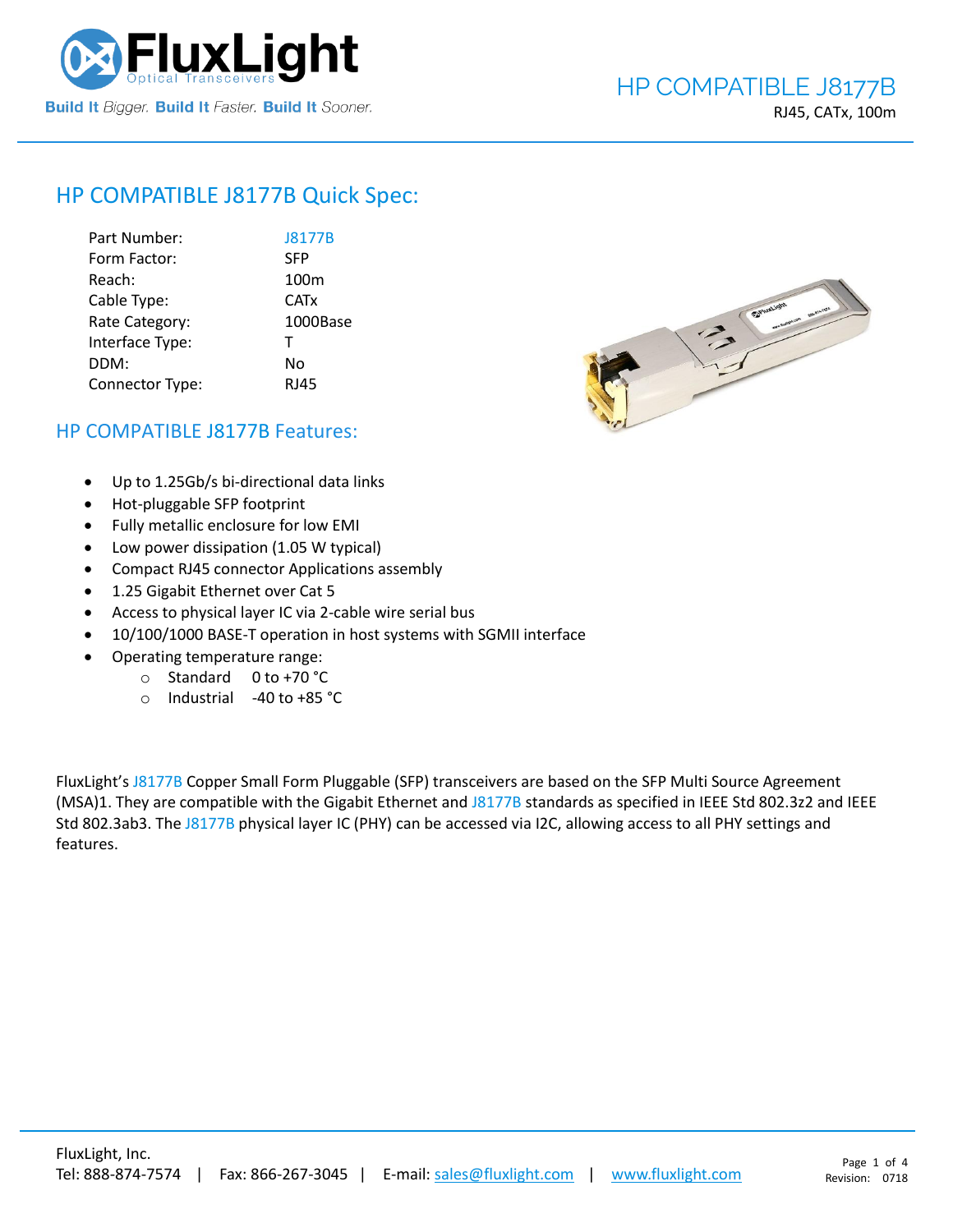

# I. SFP to Host Connector Pin Out

| Pin            | Symbol        | Name/Description                                  | <b>Note</b> |
|----------------|---------------|---------------------------------------------------|-------------|
| 1              | <b>VEET</b>   | Transmitter ground (common with receiver ground)  | 1           |
| $\overline{2}$ | <b>TFAULT</b> | Transmitter Fault Not supported                   |             |
| 3              | <b>TDIS</b>   | Transmitter Disable. PHY disabled on high or open | 2           |
| 4              | $MOD_DEF(2)$  | Module Definition 2. Data line for serial ID      | 3           |
| 5              | MOD DEF(1)    | Module Definition 1. Clock line for serial ID     | 3           |
| 6              | MOD DEF(0)    | Module Definition 0. Grounded within the module   | 3           |
| 7              | Rate Select   | No connection required                            |             |
| 8              | <b>LOS</b>    | Loss of Signal indication. Not supported          |             |
| 9              | <b>VEER</b>   | Receiver ground (common with transmitter ground)  | 1           |
| 10             | <b>VEER</b>   | Receiver ground (common with transmitter ground)  | 1           |
| 11             | <b>VEER</b>   | Receiver ground (common with transmitter ground)  | 1           |
| 12             | RD-           | Receiver Inverted DATA out. AC coupled            |             |
| 13             | $RD+$         | Receiver Non-inverted DATA out. AC coupled        |             |
| 14             | <b>VEER</b>   | Receiver ground (common with transmitter ground)  | 1           |
| 15             | <b>VCCR</b>   | Receiver power supply                             |             |
| 16             | <b>VCCT</b>   | Transmitter power supply                          |             |
| 17             | <b>VEET</b>   | Transmitter ground (common with receiver ground)  | 1           |
| 18             | TD+           | Transmitter Non-Inverted DATA in. AC coupled      |             |
| 19             | TD-           | Transmitter Inverted DATA in. AC coupled          |             |
| 20             | <b>VEET</b>   | Transmitter ground (common with receiver ground)  | 1           |

Notes:

- 1) Circuit ground is connected to chassis ground
- 2) PHY disabled on TDIS > 2.0V or open, enabled on TDIS < 0.8V
- 3) Should be pulled up with 4.7k 10k Ohms on host board to a voltage between 2.0 V and 3.6 V. MOD\_DEF(0) pulls line low to indicate module is plugged in

### II. +3.3V Volt Electrical Power Interface

The 1000Base-T has an input voltage range of 3.3 V +/- 5%. The 4 V maximum voltage is not allowed for continuous operation.

| <b>Parameter</b>   | <b>Symbol</b> | <b>Min</b> | Typ | <b>Max</b> | <b>Units</b> | <b>Notes/Conditions</b>                                                                 |
|--------------------|---------------|------------|-----|------------|--------------|-----------------------------------------------------------------------------------------|
| Supply<br>Current  | Is            |            | 320 | 375        | mA           | 1.2W max power over full range of<br>voltage and temperature. See caution<br>note below |
| Input Voltage      | <b>Vcc</b>    | 3.13       | 3.3 | 3.47       |              | Referenced to GND                                                                       |
| Maximum<br>Voltage | Vmax          |            |     | 4          | ν            |                                                                                         |
| Surge Current      | Isurge        |            |     | 30         | mA           | Hot plug above steady state current. See<br>caution note below                          |

### **+3.3 Volt Electrical Power Interface**

Caution: Power consumption and surge current are higher than the specified values in the SFP MSA.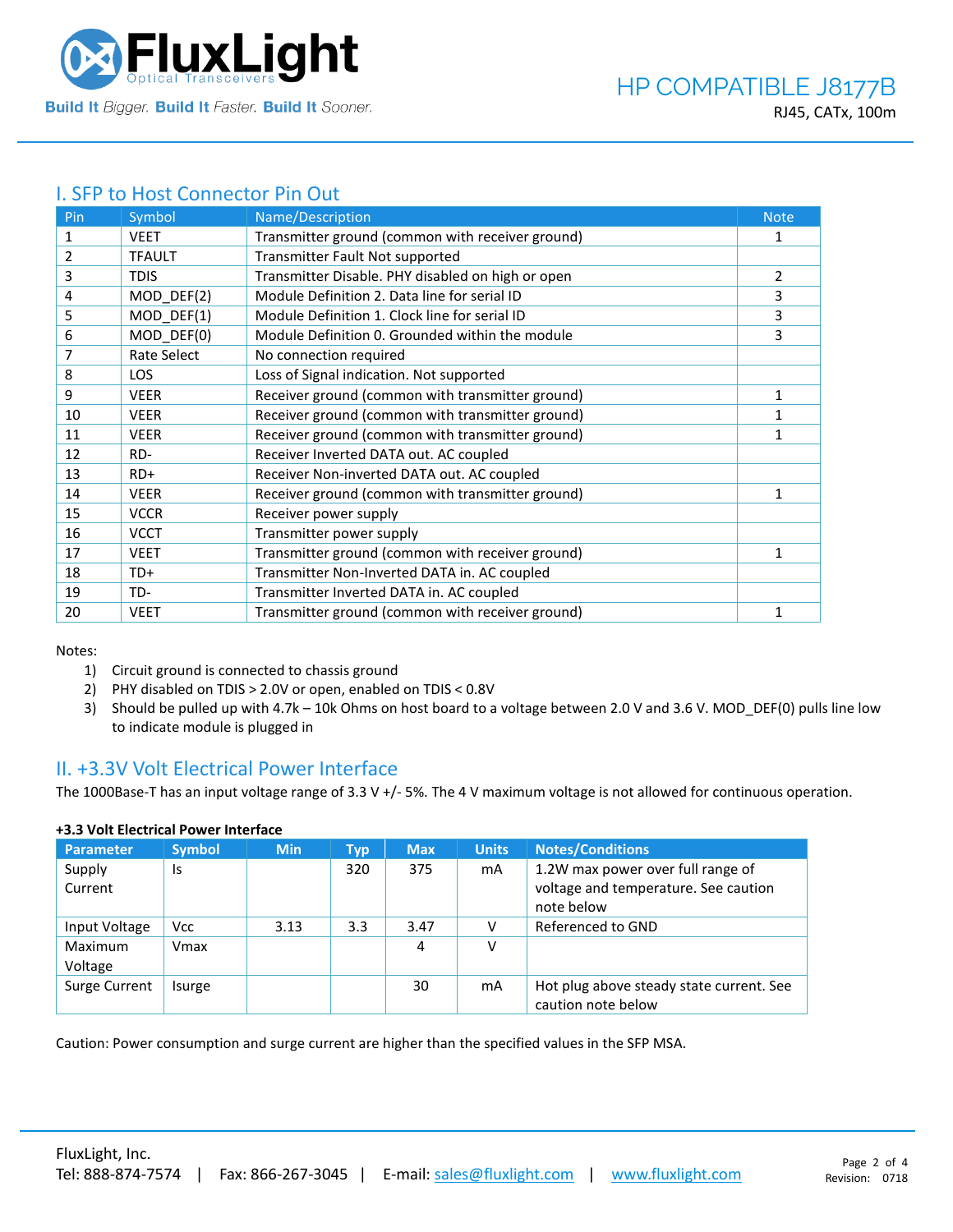

### III. Low-Speed Signals

MOD\_DEF(1) (SCL) and MOD\_DEF(2) (SDA), are open drain CMOS signals (see section VII, "Serial Communication Protocol"). Both MOD\_DEF(1) and MOD\_DEF(2) must be pulled up to host\_Vcc.

### **Low-Speed Signals, Electronic Characteristics**

| Parameter                        | Symbol     | Min              | <b>Max</b>       | <b>Units</b> | Notes/Conditions                                                          |
|----------------------------------|------------|------------------|------------------|--------------|---------------------------------------------------------------------------|
| SFP Output LOW                   | VOL        | 0                | 0.5              | V            | 4.7k to 10k pull-up to host_Vcc,<br>measured at host side of<br>connector |
| <b>SFP Output</b><br><b>HIGH</b> | <b>VOH</b> | host $Vcc - 0.5$ | host $Vcc + 0.3$ | V            | 4.7k to 10k pull-up to host Vcc,<br>measured at host side of<br>connector |
| SFP Input LOW                    | VIL        | $\mathbf 0$      | 0.8              | v            | 4.7k to 10k pull-up to Vcc,<br>measured at SFP side of<br>connector       |
| SFP Input HIGH                   | <b>VIH</b> | $\mathcal{P}$    | $Vcc + 0.3$      | V            | 4.7k to 10k pull-up to Vcc,<br>measured at SFP side of<br>connector       |

# IV. High-Speed Electrical Interface

All high-speed signals are AC-coupled internally.

### **High-Speed Electrical Interface, Transmission Line-SFP**

| Parameter | <b>Symbol</b> | <b>Min</b> | Typ | <b>Max</b> | <b>Units</b> | <b>Notes/Conditions</b>            |
|-----------|---------------|------------|-----|------------|--------------|------------------------------------|
| Line      | fL            |            | 125 |            | MHz          | 5-level encoding, per IEEE 802.3ab |
| Frequency |               |            |     |            |              |                                    |
| Tx Output | Zout, TX      |            | 100 |            | Ohm          | Differential, for all frequencies  |
| Impedance |               |            |     |            |              | between 1MHz and 125MHz            |
| Rx Input  | Zin.RX        |            | 100 |            | Ohm          | Differential, for all frequencies  |
| Impedance |               |            |     |            |              | between 1MHz and 125MHz            |

### **High-Speed Electrical Interface, Host-SFP**

| Parameter          | Symbol   | <b>Min</b> | <b>Typ</b> | <b>Max</b> | <b>Units</b> | <b>Notes/Conditions</b> |
|--------------------|----------|------------|------------|------------|--------------|-------------------------|
| Single ended data  | Vinsing  | 250        |            | 1200       | mV           | Single ended            |
| input swing        |          |            |            |            |              |                         |
| Single ended data  | Voutsing | 350        |            | 800        | mV           | Single ended            |
| output swing       |          |            |            |            |              |                         |
| Rise/Fall Time     | $Tr.$ Tf |            | 175        |            | psec         | 20%-80%                 |
| Tx Input Impedance | Zin      |            | 50         |            | Ohm          | Single ended            |
| Rx Output          | Zout     |            | 50         |            | Ohm          | Single ended            |
| Impedance          |          |            |            |            |              |                         |